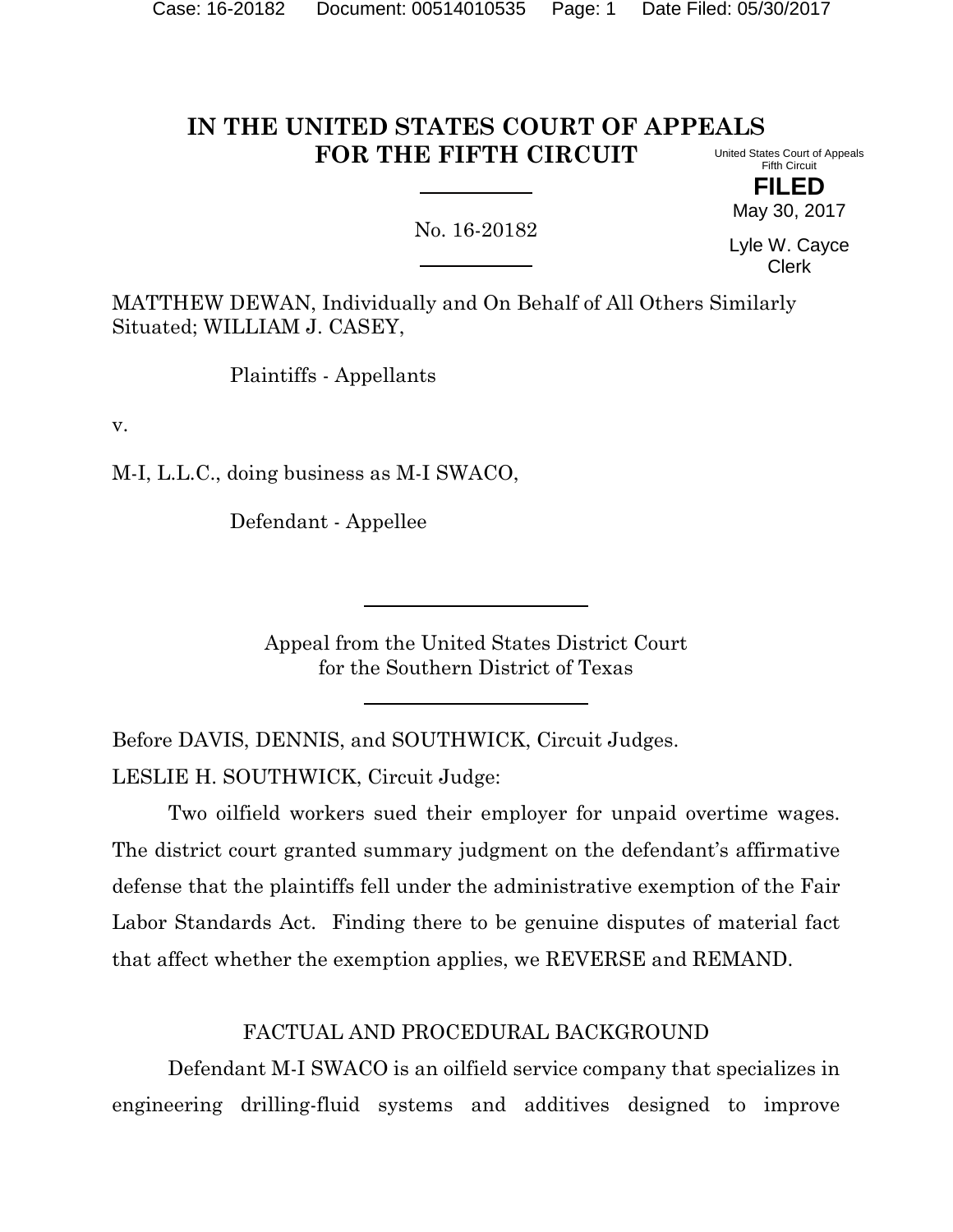l

#### No. 16-20182

performance for oil and gas well drilling operations. As part of its business, M-I employs Drilling Fluid Specialists, or "mud engineers," who work at M-I customer locations to manage the drilling-fluid system and interact directly with the customers by providing advice and other support.

The minimum educational requirement for a mud engineer is a high-school diploma. Once hired, mud engineers undergo an eight-week training program at M-I's office in Houston, Texas. During the program, trainees receive basic instruction on the functions of drilling fluids, their physical and chemical properties, mathematics, and training on the proper use of testing equipment and computer software.

A mud engineer works to ensure the properties of the drilling fluid, also known as drilling mud,<sup>[1](#page-1-0)</sup> are within designed specifications as set forth in the mud plan, which is created by a project engineer at M-I's headquarters and is based on historical drilling in the area. Both plaintiffs claimed that they did not have authority to deviate from the mud plan. Mud engineers perform their duties either by "sitting" on the customer's well (an extended, round-the-clock monitoring of one drill site) or doing a "drive-by" (quick visits to multiple drill sites).

To ensure the drilling mud is performing adequately<sup>[2](#page-1-1)</sup> and within its designated parameters, mud engineers test the mud's pH, rheology, weight, and viscosity. The tests are generally conducted either in a lab trailer at the

<span id="page-1-0"></span><sup>&</sup>lt;sup>1</sup> "Drilling mud comes in many varieties, ranging from water-based fluid mixed with minerals to oil-based fluid with a composition similar to diesel fuel to synthetic oil-based fluid with a composition similar to food-grade mineral oil." *Whiteman v. Chesapeake Appalachia, L.L.C*., 729 F.3d 381, 383 n.3 (4th Cir. 2013). The mud system is a crucial part of a drilling operation that performs approximately ten functions.

<span id="page-1-1"></span><sup>2</sup> Improperly maintained mud can have severe and costly consequences for the drilling operation. Among the risks are the loss of circulation and stuck pipes, which may cause the drilling operation to stop and require significant repairs.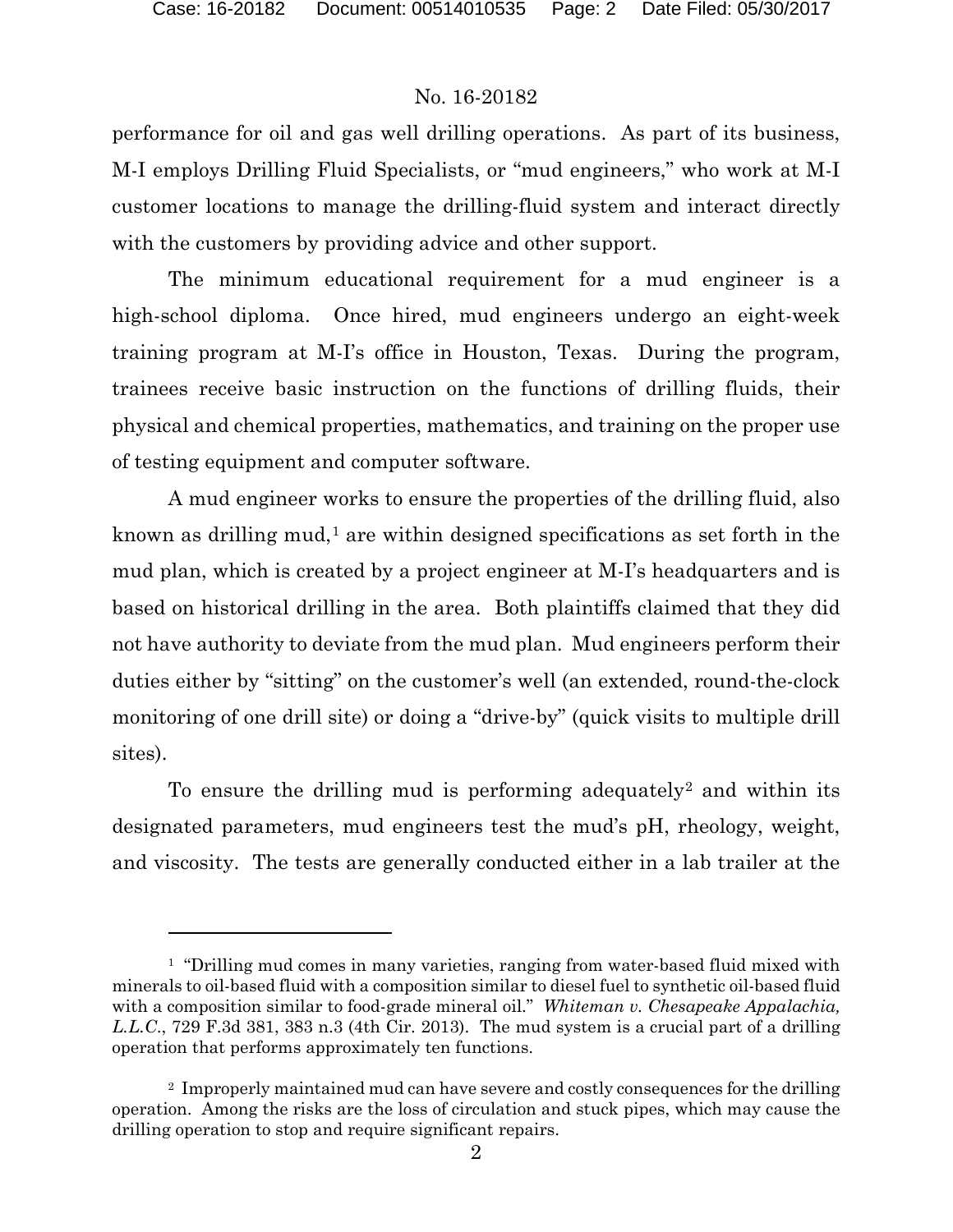customer's site or on the tailgate of the mud engineer's assigned company vehicle. Plaintiff Dewan testified at his deposition that, after testing was complete, he would provide recommendations to the "company man." These recommendations were largely accepted without further inquiry. The plaintiffs were typically the only M-I employees or mud engineers on site.

M-I employed Plaintiffs Matthew Dewan and William Casey as mud engineers until December 2012. On December 14, 2012, Dewan filed a putative class-action suit against M-I, alleging violations of the overtime provisions of the Fair Labor Standards Act ("FLSA"), 29 U.S.C. §§ 201–19. That same day, Casey consented to join the suit pending collective or class-action certification. After discovery closed, M-I moved for summary judgment on various grounds, including that the plaintiffs were exempt from the FLSA's overtime requirements under 29 U.S.C. § 213(a)(1). The plaintiffs separately moved for judgment on the pleadings under Federal Rule of Civil Procedure 12(c).

The district court (1) denied the plaintiffs' motion for judgment on the pleadings; (2) denied M-I's motion for summary judgment as to the claim that Casey was not a party to the lawsuit; (3) denied M-I's motion as to the FLSA's outside sales and combination exemptions; and (4) granted M-I's motion on the grounds that the plaintiffs fell under the FLSA's administrative exemption. The plaintiffs timely appealed.

#### DISCUSSION

In 1938, Congress enacted the FLSA in an effort to ensure each employee covered by the Act would receive "[a] fair day's pay for a fair day's work and would be protected from the evil of overwork as well as underpay." *Barrentine v. Arkansas-Best Freight Sys., Inc*., 450 U.S. 728, 739 (1981). One way the FLSA effectuates these goals is through its overtime provision, which requires an employer to compensate any covered employee who works in excess of 40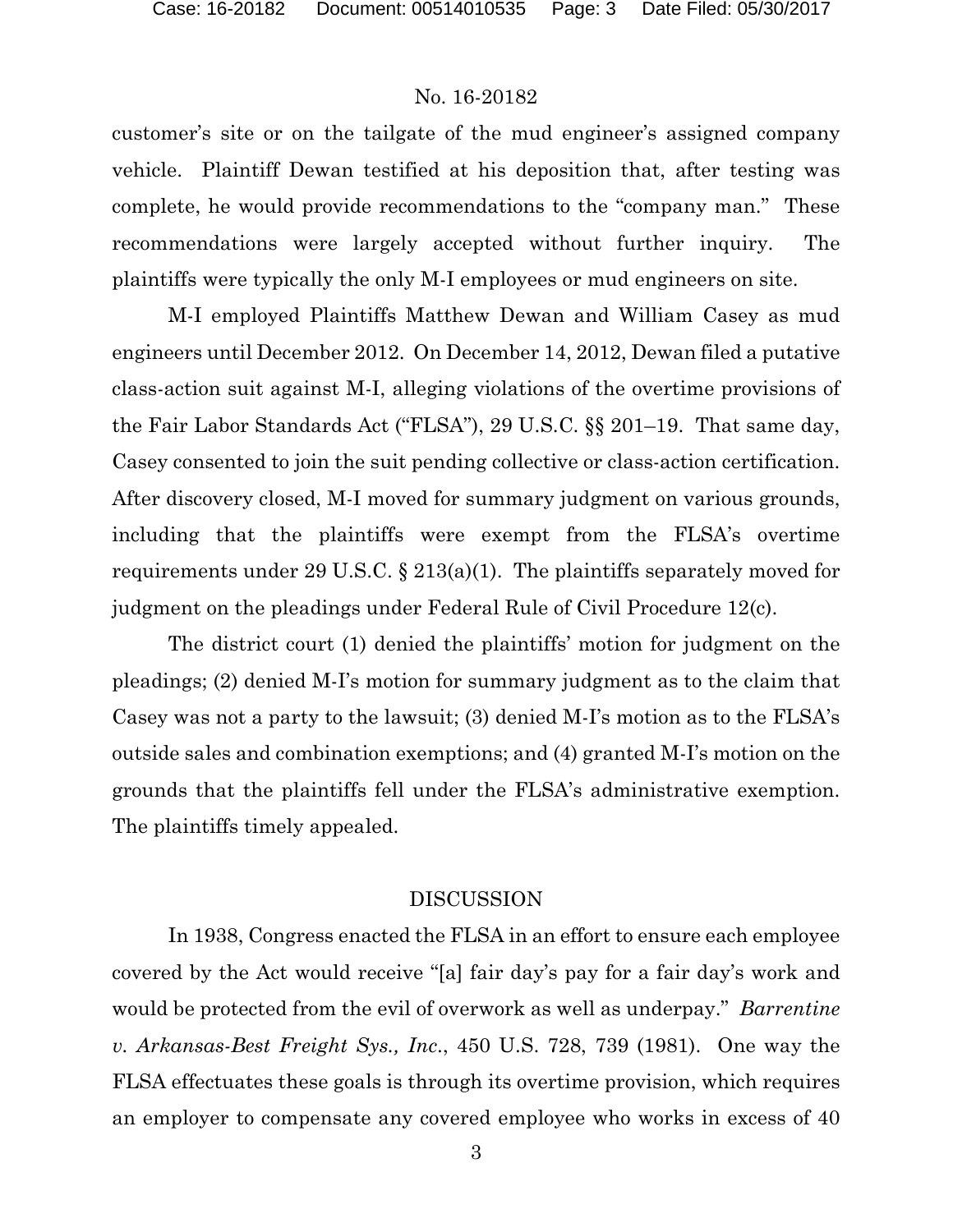hours in a workweek "at a rate not less than one and one-half times the [employee's] regular rate ...." 29 U.S.C. § 207(a)(1). Relevant here, the FLSA excludes from its overtime requirement those employees working "in a bona fide executive, administrative, or professional capacity  $\dots$ ." *Id.* § 213(a)(1).

The district court granted summary judgment for M-I, holding that these employees were exempt from the overtime rules. In our *de novo* review, we use the same standards as did the district court in considering facts and analyzing law. *Owsley v. San Antonio Indep. Sch. Dist.*, 187 F.3d 521, 523 (5th Cir. 1999). Summary judgment is proper when the movant shows there are no genuine issues of material fact and the movant is entitled to judgment as a matter of law. FED. R. CIV. P. 56(a).

When summary judgment is sought on an affirmative defense, as here, the movant "must establish beyond peradventure *all* of the essential elements of the claim or defense to warrant judgment in his favor." *Fontenot v. Upjohn Co.,* 780 F.2d 1190, 1194 (5th Cir. 1986). "Once the movant does so, the burden shifts to the nonmovant to establish an issue of fact that warrants trial." *Smith v. Reg'l Transit Auth*., 827 F.3d 412, 420 n.4 (5th Cir. 2016). The burden of proof on exempt status is on the employer. *Owsley,* 187 F.3d at 523. Because of the Act's remedial nature, we narrowly construe its exemptions in favor of the employee. *Id.*

To all these statements we add something further. There is no dispute about what these two engineers did from day to day. Even so, more is involved of relevance here than just a record of the plaintiffs' daily activities. Those facts must be interpreted based on the regulations. For the administrative exemption to apply, the employee must be one (1) who is "[c]ompensated on a salary or fee basis at a rate of not less than \$455 per week;" (2) "[w]hose primary duty is the performance of office or non-manual work directly related to the management or general business operations of the employer or the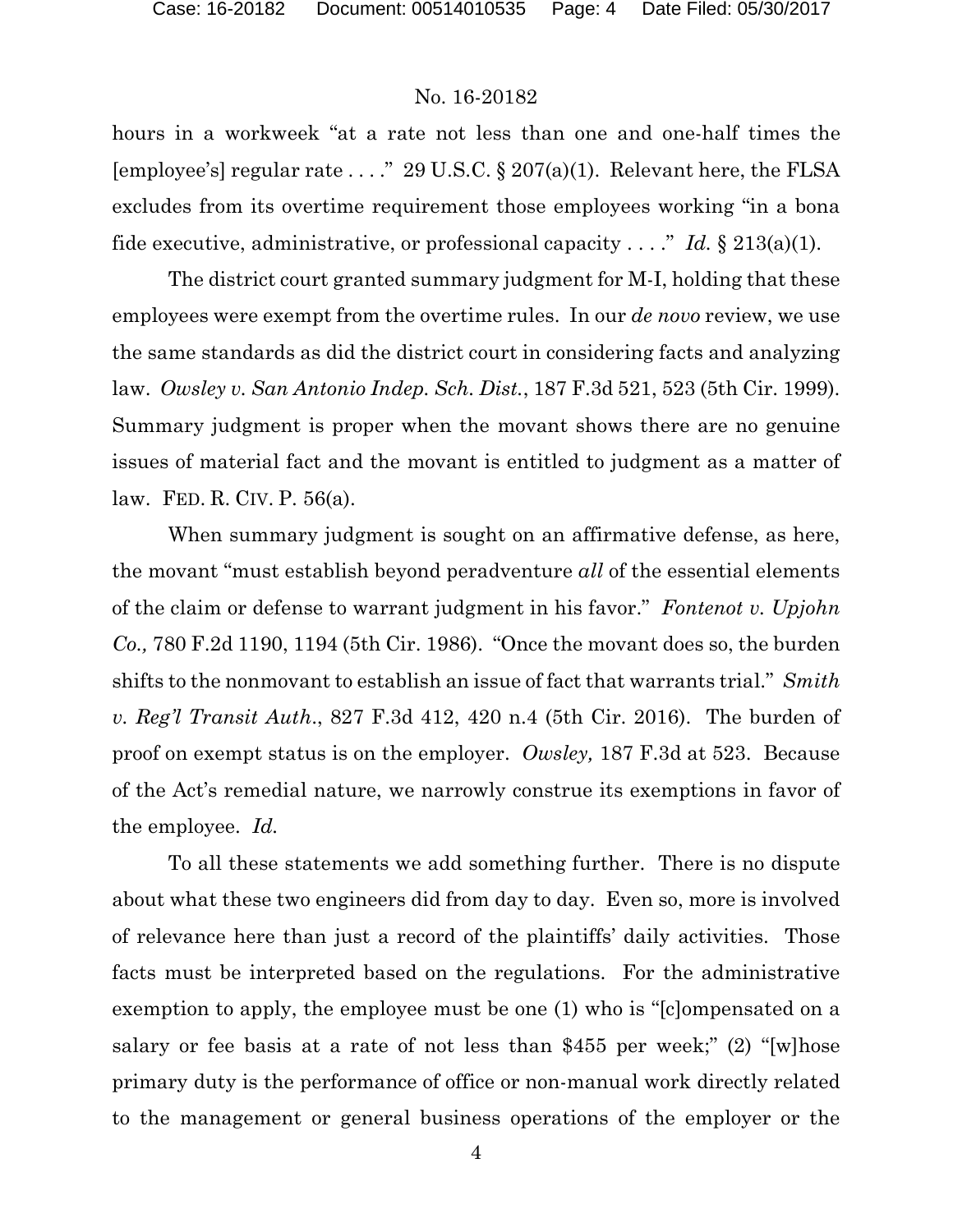employer's customers;" and (3) "[w]hose primary duty includes the exercise of discretion and independent judgment with respect to matters of significance." 29 C.F.R. § 541.200. The compensation of the plaintiffs is clearly sufficient. The second and third criteria, though, require a fact-finder to analyze the facts to determine the employee's primary duty, how the work directly relates to certain parts of the employer's business, and whether the duty involves some discretion and independence.

We choose two examples to make the point. Even if the evidence is undisputed about the mud engineers' activities, a fact-finder might also need to decide if what they do is the equivalent of "perform[ing] specialized work along standardized lines involving well-established techniques and procedures[.]" § 541.203(g). Further, would a fact-finder believe the mud engineers are exercising "discretion and independent judgment" when they perform their tasks, with that quoted phrase requiring consideration of "all the facts involved in the particular employment situation" as further explained by a lengthy list of nonexhaustive factors? *See* § 541.202(b). Most of that is factfinding, not legal analysis.

It is with these considerations that we unpack the legal question we must answer — namely, do the plaintiffs fall within the FLSA's administrative exemption? "That ultimate determination, however, relies on many factual determinations that can be resolved by a jury." *Singer v. City of Waco*, 324 F.3d 813, 818 (5th Cir. 2003). We agree with one of this court's unpublished opinions that we should consider "the amount of time the employee devotes to particular duties, as well as the significance of those duties . . . ." *Zannikos v. Oil Inspections (U.S.A.), Inc*., 605 F. App'x 349, 352 (5th Cir. 2015). A check on any finding that facts are undisputed is that "the drawing of legitimate inferences from the facts are jury functions, not those of a judge, whether he is ruling on a motion for summary judgment or for a directed verdict." *Anderson*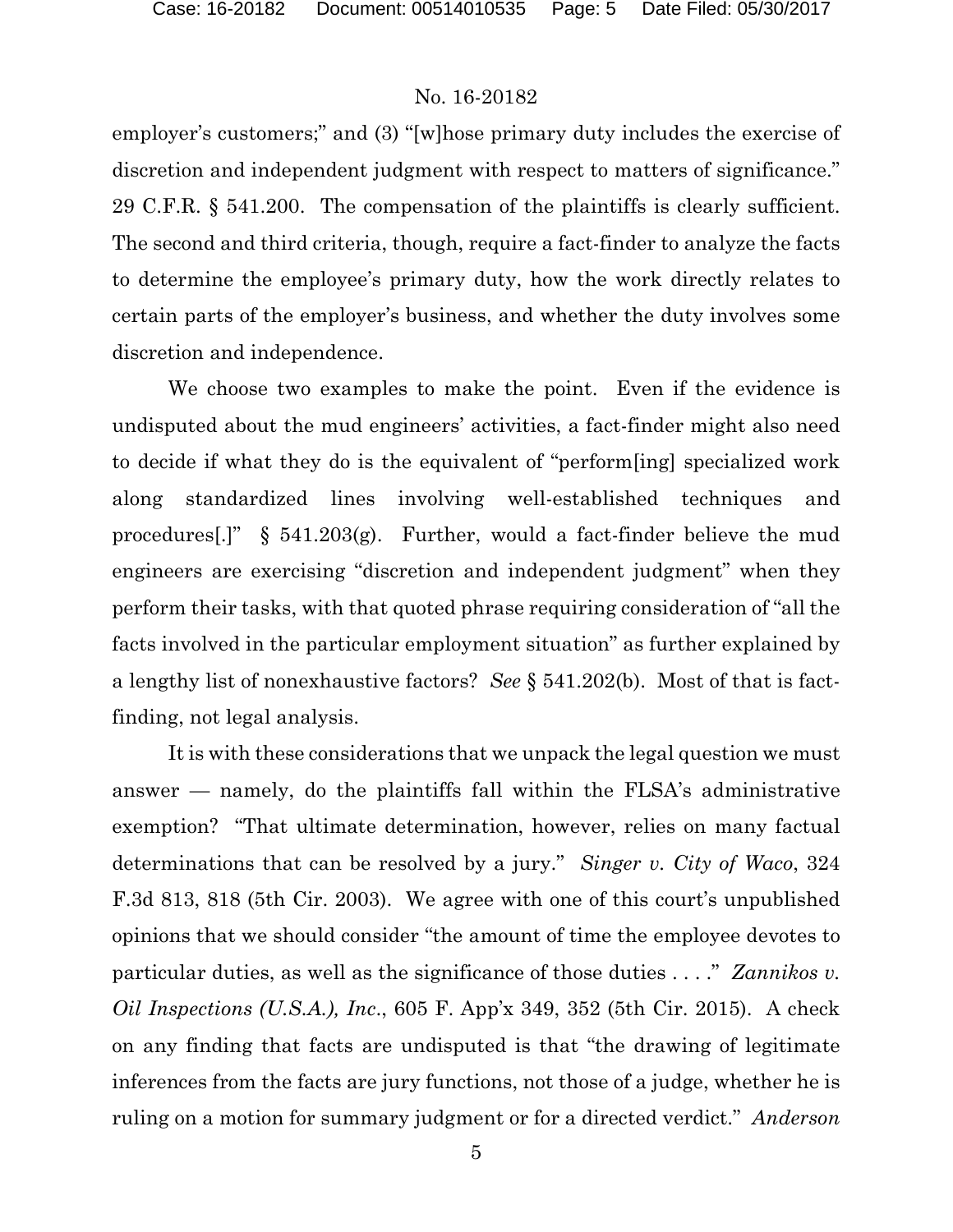*v. Liberty Lobby, Inc*., 477 U.S. 242, 255 (1986).

We conclude that there remain genuine disputes of material fact, as we will explain. In summary now, factual issues such as identifying these employees' primary duties, or deciding if they exercised independent judgment and discretion, cannot be resolved without making inferences from the evidence that are subject to genuine dispute. Those interpretations cannot be said on this record to be resolvable on summary judgment.

All this review-standard throat-clearing out of the way, we turn to the issues before us. As we note above, the first criterion of the administrative exemption, which concerns the plaintiffs' weekly earning, is clearly satisfied. Plaintiffs argue, however, that genuine issues of material fact exist as to the second and third criteria. Additionally, the plaintiffs argue the district court placed the burden on them to negate the affirmative defense while allowing M-I to rely on the absence of evidence of any element of the plaintiffs' case. We will address the two contested criteria separately. We conclude there is error as to both criteria and find it necessary to examine each individually to show the extent of the fact-finding still needed on remand.

# *I. Work "Directly Related" to "Management or General Business Operations"*

To repeat, the administrative exemption requires the employee to have as his "primary duty . . . the performance of work directly related to the management or general business operations of the employer or the employer's customers." § 541.201(a). The regulations define an employee's "primary duty" as the "principal, main, major or most important duty that the employee performs." § 541.700(a). The "directly related" test is met by the employee's "assisting with the running or servicing of the business, as distinguished, for example, from working on a manufacturing production line or selling a product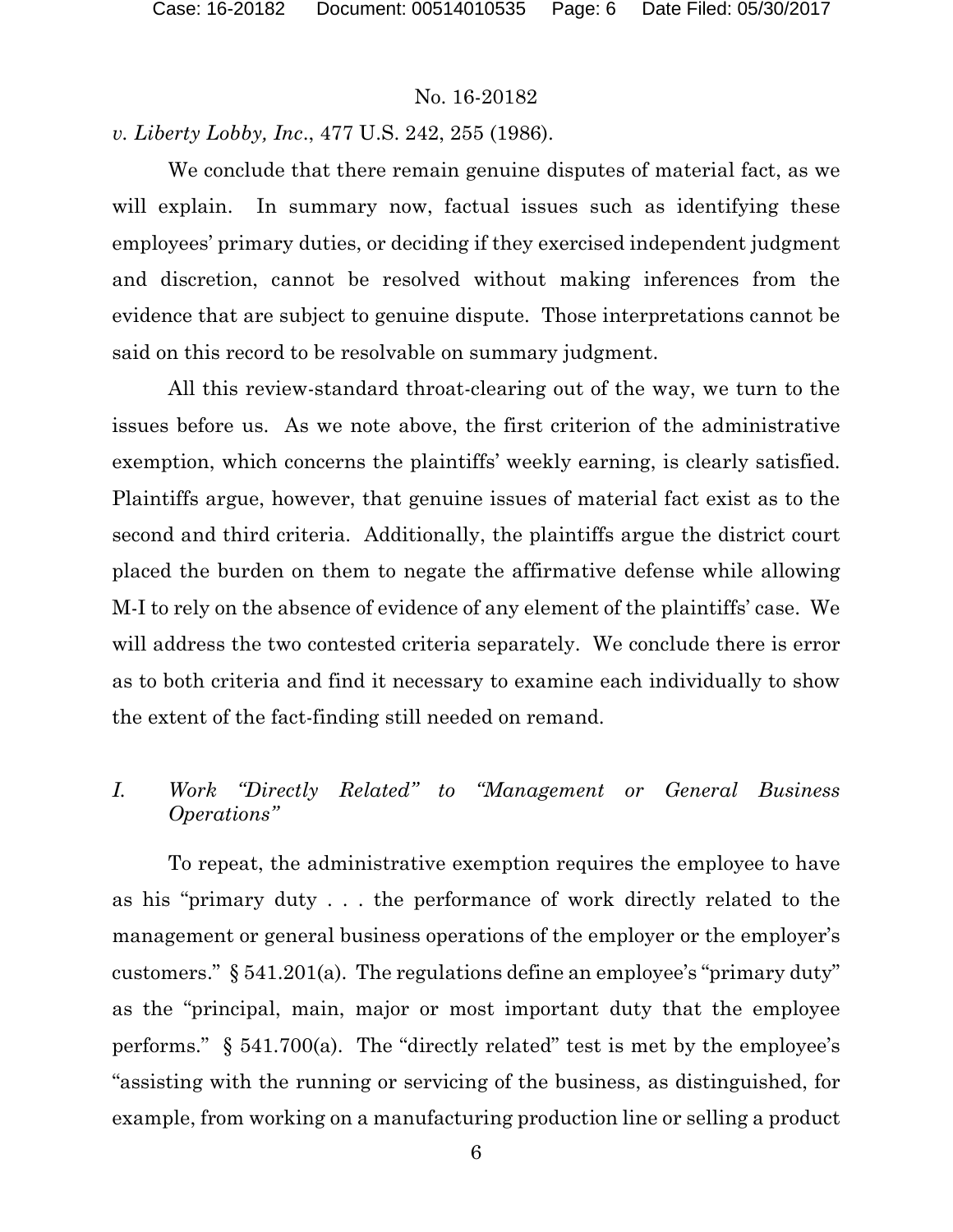in a retail or service establishment." § 541.201(a). Under that inquiry, it is "the type of work performed by the employee" on which we must focus. *Id.*

The plaintiffs argue that their job duties  $-$  or the types of work they perform as mud engineers — are fundamentally different from the kinds of positions the regulations set out as examples. Examples of work "directly related to management or general business operations" include such functional areas as human resources, marketing, quality control, and safety and health. § 541.201(b). Another regulation entitled "Administrative exemption examples" includes insurance-claims adjusters, financial-services employees, and human-resource managers.  $\S$  541.203. The plaintiffs argue that their mud-engineer position is far removed from both sets of examples.

The plaintiffs also rely on a recent Texas district court decision that denied summary judgment to an employer on its affirmative defense that its manufacturing engineer was subject to the FLSA's administrative exemption. *See Elliott v. Dril-Quip, Inc.*, No. H-14-1743, 2015 WL 7302764 (S.D. Tex. Nov. 18, 2015). There, the district court stated that "it is the actual day-to-day activities of the employees that determine whether the employee is exempt, not the labels the employer or employee place on those duties." *Id.* at \*6. The court found factual issues existed over the second criterion of whether a manufacturing engineer's primary duty was directly related to the management or general business operations of the employer or its customers. *Id.* at \*6<sup>-\*</sup>9. There were also factual uncertainties about the third criterion, namely, whether the plaintiff exercised the requisite discretion and independent judgment. *Id.* at \*10–\*11. At least for summary judgment, the employer failed to establish that the employee "falls plainly and unmistakably within the terms and spirit of the exemption." *Id.* at \*11 (alteration omitted).

Relying on *Elliott* and the regulations, the plaintiffs argue the district court erred in concluding that they performed non-manual work for M-I or its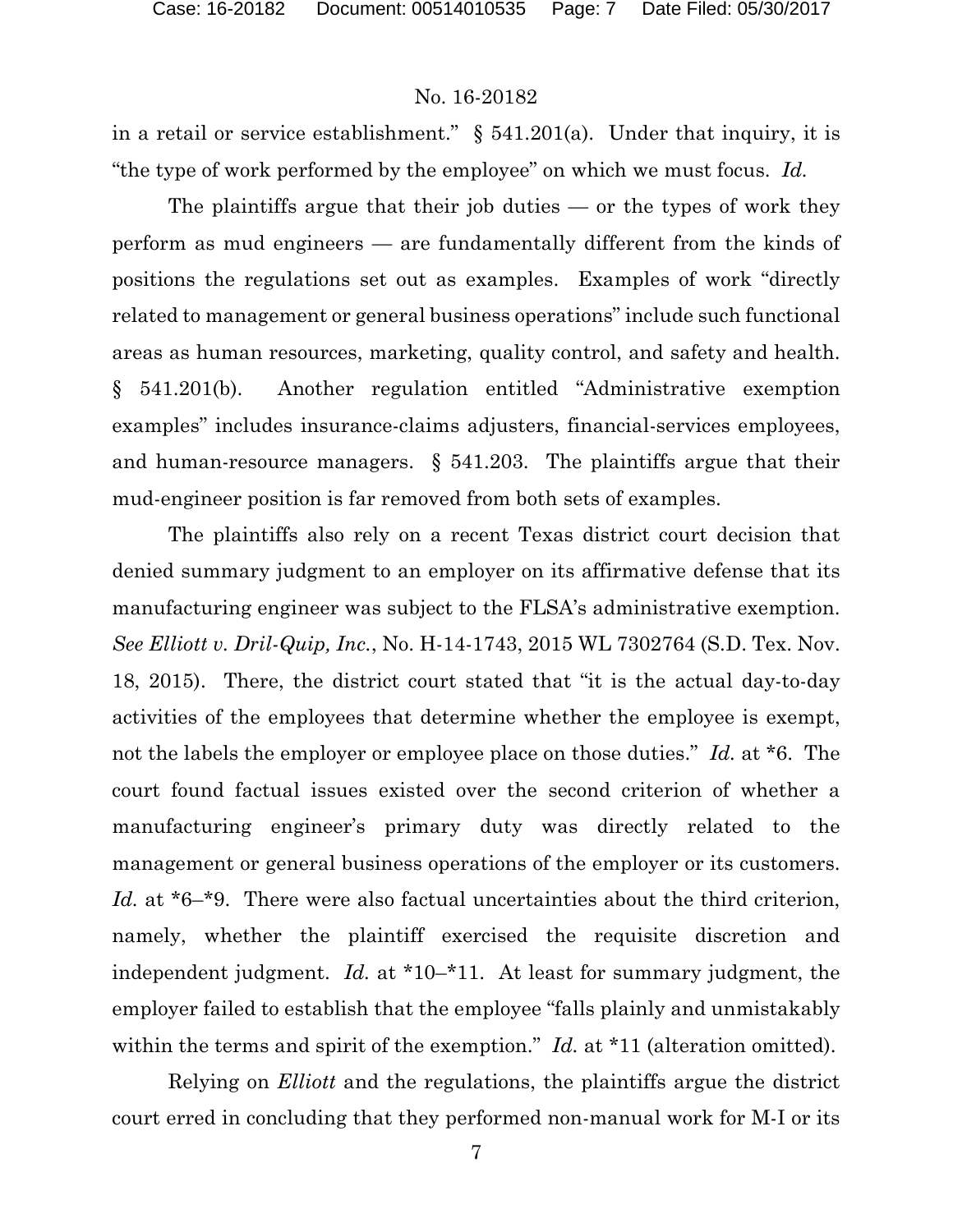customers. Instead, they contend mud engineers "produce those incomegenerating services" that are central to M-I's business model. The plaintiffs seek to align their work as mud engineers with that of oil-well drillers. There is support for that comparison, as the Labor Department included oil-well drillers in a list of "Blue-Collar Occupations That Are Most Likely Nonexempt" under the regulations. *See* Defining and Delimiting the Exemptions for Executive, Administrative, Professional, Outside Sales and Computer Employees, 69 Fed. Reg. 22,122, 22,242 (Apr. 23, 2004) (as codified at 29 C.F.R. pt. 541).

This court has addressed the needed analysis in a few opinions. Particularly relevant is a case in which we stated that the relevant distinction "is between those employees whose primary duty is administering the business affairs of the enterprise [and] those whose primary duty is producing the commodity or commodities, whether goods or services, that the enterprise exists to produce and market." *Dalheim v. KDFW-TV*, 918 F.2d 1220, 1230 (5th Cir. 1990). Other circuits have thought to label this distinction as the "administrative-production dichotomy, under which production employees (whose job it is to generate the product or service the business offers to the public) will not qualify for the exemption." *Foster v. Nationwide Mut. Ins. Co*., 710 F.3d 640, 644 (6th Cir. 2013). Some courts, though, have doubted, saying such a distinction is more in keeping with the "industrial age" and not so much "the modern service-industry context." *Roe-Midgett v. CC Servs., Inc*., 512 F.3d 865, 872 (7th Cir. 2008). Indeed, "[t]he line between administrative and production jobs is not a clear one, particularly given that the item being produced . . . is often an intangible service rather than a material good." *Davis v. J.P. Morgan Chase & Co*., 587 F.3d 529, 532 (2d Cir. 2009).

Applying these concepts if not the analytical labels to our case, the undisputed evidence is that the plaintiffs' work requires continuous and

8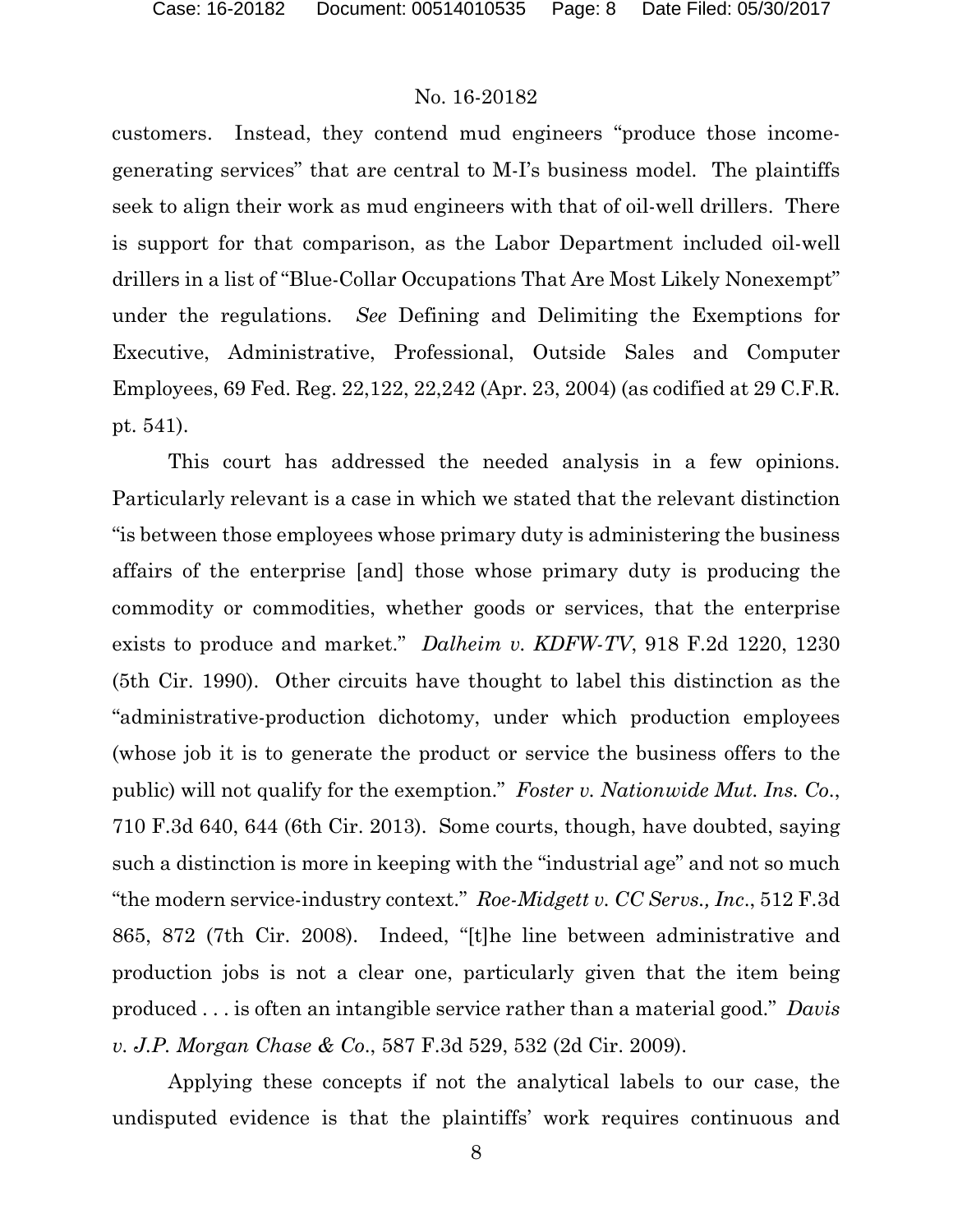regular contact with the company men at the drilling location where they are assigned. The plaintiffs provide recommendations, anticipate the customer's concerns with the drilling mud, then address those concerns on M-I's behalf. Based on this evidence, the district court found the plaintiffs performed work that "directly related to the general business operations of the employer or the employer's customers, which was their principal value to M-I and its business of supplying drilling fluid systems engineered to improve, even optimize, drilling performance to the oil industry while reducing costs."

It is true that Section 541.201(a) provides that the administrative exemption applies to work relating to the "general business operations" of an employer. What needs to be kept distinct, though, is that the exemption applies when the employee is involved with "administering the business affairs of the enterprise," not with "producing the commodity" of the business. *Dalheim*, 918 F.2d at 1230. Supplying the drilling-fluid systems seems more related to producing the commodities than the administering of M-I's business.

The district court also found that "nearly all of [the plaintiffs'] working time related directly to continually monitoring the mud for quality control, in compliance with 29 C.F.R.  $\S$  541.201(b) . . . ." That section of the regulation identifies functional areas that are directly related to management and includes "quality control" in a list that also contains "areas such as tax; finance; accounting; budgeting; auditing; insurance; . . . purchasing; procurement;" and others. 29 C.F.R. § 541.201(b). The regulation's reference to "quality control," particularly considering the list of which it is a part, seems to mean the quality of the mud being provided to M-I's customers and not with monitoring and adding materials to the mud as it is being used in drilling wells to ensure that its properties stay within the specifications set forth in the mud plan developed by project engineers.

The district court also determined that the plaintiffs' work as mud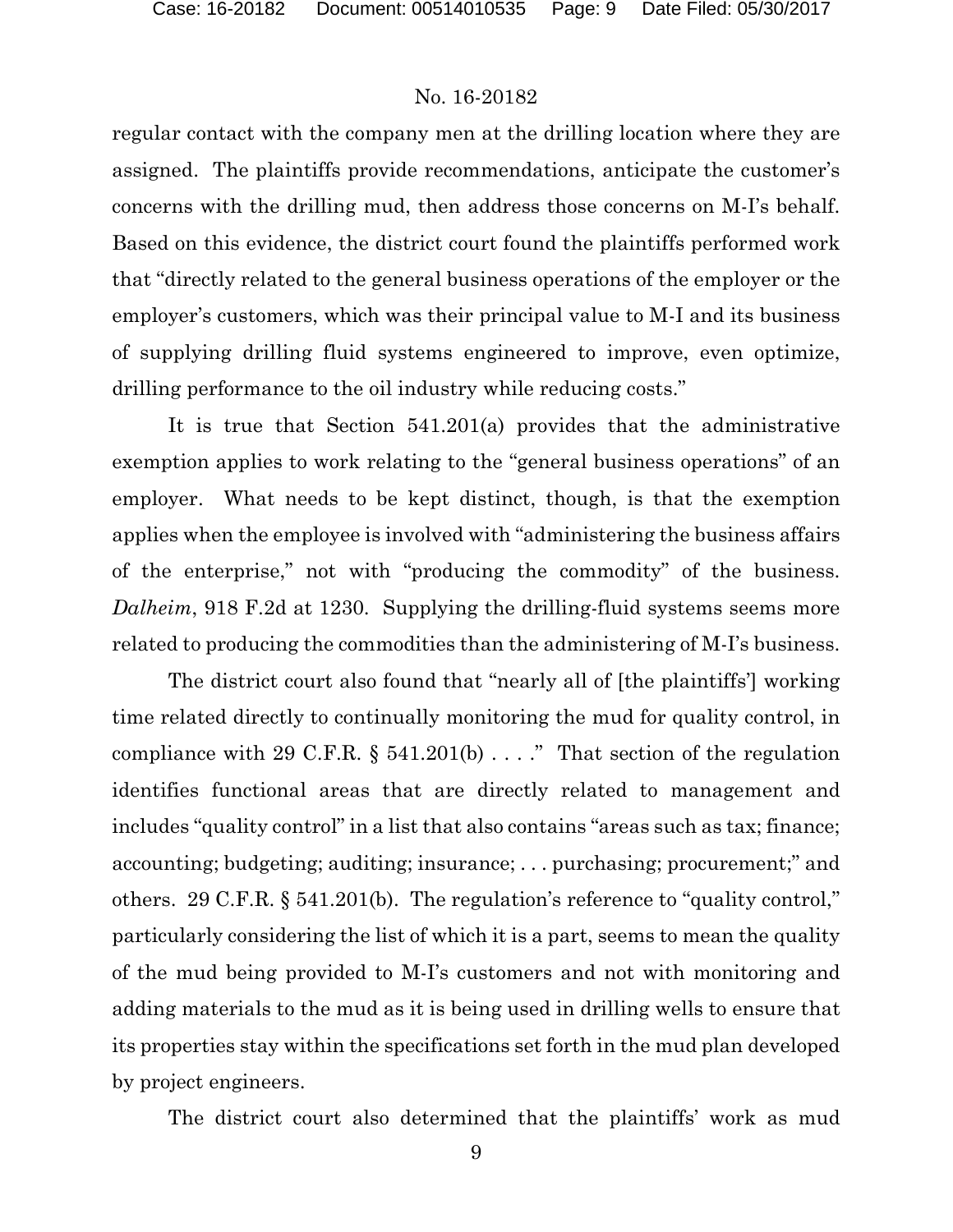engineers was "directly related to the general business operations" because the plaintiffs "acted as advisors or consultants to M-I's customers, in compliance with 29 C.F.R. § 541.201(c)." That regulation only sets forth two examples of the types of employees that may be exempt: tax experts and financial consultants. 29 C.F.R. § 541.201(c).

We find an opinion from another Circuit to be instructive on the type of work that an exempt advisor or consultant must perform. *See Bratt v. Cnty. of Los Angeles*, 912 F.2d 1066, 1070 (9th Cir. 1990). In determining whether probation officers fit within the regulation's concept of advisor, that court held this to be the test: "whether the activities are directly related to *management policies* or *general* business operations." *Id.* That is, the focus is not on a general concept of advice or consultancy but rather on "policy determinations [for] how a business should be run or run more efficiently . . . ." *Id.* Through that lens, the probation officers were not clearly "engaged in 'servicing' a business within the meaning of" the regulations. *Id.*

Further support for this reasoning can be found in a 1997 opinion letter issued by the Wage and Hour Division of the Department of Labor, which is "entitled to respect" to the extent it is persuasive. *See Christensen v. Harris Cnty.,* 529 U.S. 576, 587 (2000). In responding to an inquiry on whether background investigators fit within the FLSA's administrative exemption, the opinion letter clarified the type of advice an exempt employee provides: the relevant regulation "is directed at advice on matters that involve policy determinations, i.e., how a business should be run or run more efficiently, not merely providing information in the course of the customer's daily business operation." U.S. Dep't of Labor, Wage & Hour Div., Op. Letter (Sept. 12, 1997). Generally, this requires an exempt employee to participate "in important staff functions of the employer or the employer's clients or customers as opposed to the production functions." *Id.*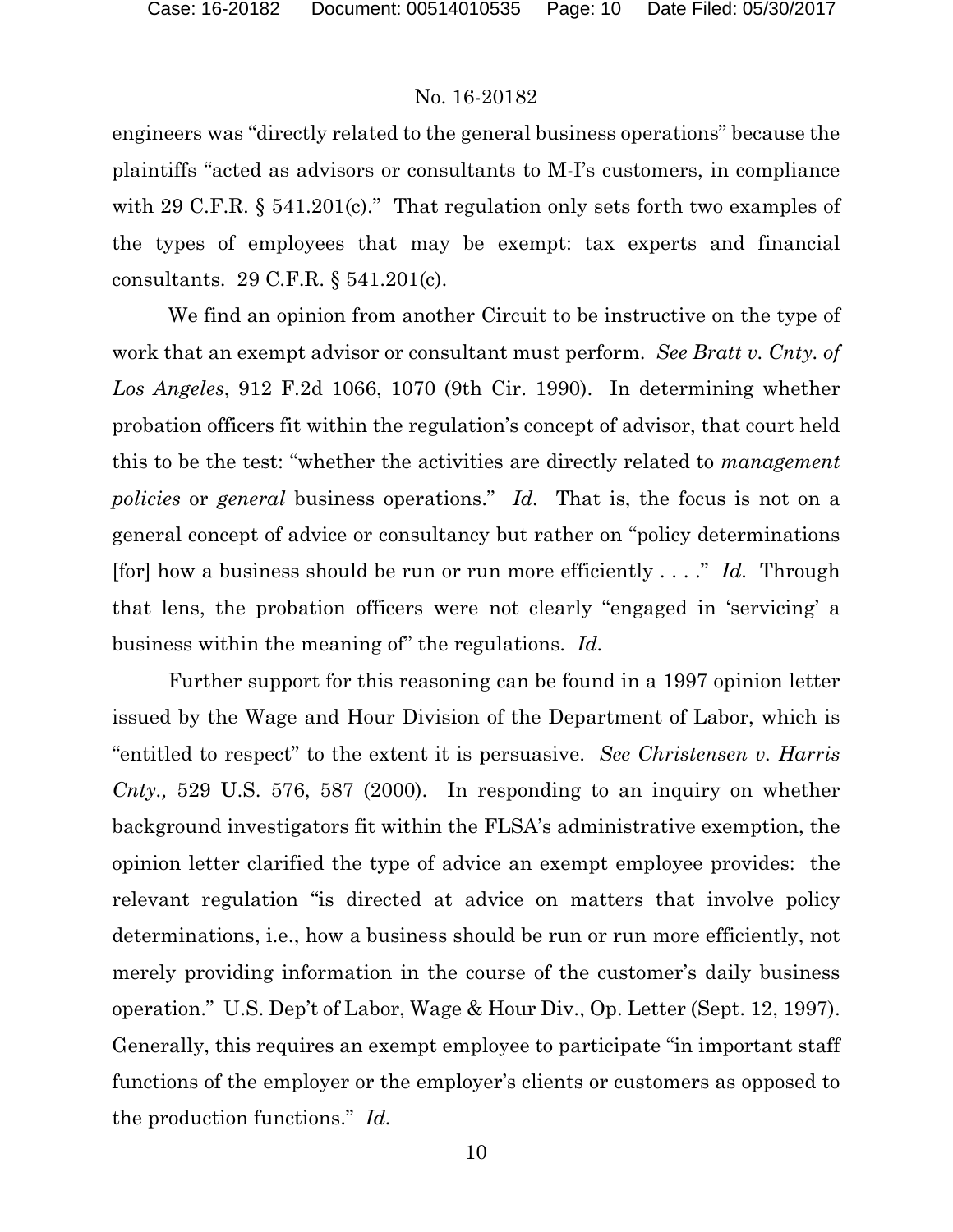Finally, one of our unpublished opinions explains in a useful context the type of advisory role an exempt employee must perform. *See Zannikos*, 605 F. App'x at 350. We held that the plaintiffs' work as marine superintendents fit within this element of the administrative exemption; the employees argued they did not perform non-manual work directly related to the general business operations of the employer's customer. *Id.* at 353. Our analysis required us to be fairly precise about the work:

The plaintiffs' work, including that relating to line blending, primarily included supervision, quality control, and ensuring compliance with applicable standards. They did not transfer oil, blend oil, or manufacture or sell petroleum products themselves. Instead, they oversaw these functions and provided [the employer's] customers with inspection and operational support services. Such services are not considered production.

*Id.*

We also found that the employees' "primary duties included work in several functional areas explicitly listed as administrative in Section 541.201(b), including quality control, safety, and legal and regulatory compliance." *Id.* Having "concluded that the plaintiffs performed non-manual work directly related to the management of [the employer's] customers," we deemed it "inconsequential" whether they performed the same task "directly related to the management" of their employer. *Id.* at 354.

There are significant distinctions between the work performed by these mud engineers and the *Zannikos* marine superintendents. The latter oversaw the work performed by the customers' employees, contractors, and equipment. *Id.* at 351. Mud engineers, on the other hand, neither assured compliance with health and safety standards nor engaged in tasks likely to qualify as the "general administrative work applicable to the running of any business." *See Davis*, 587 F.3d at 535. "[W]ork that [i]s primarily functional rather than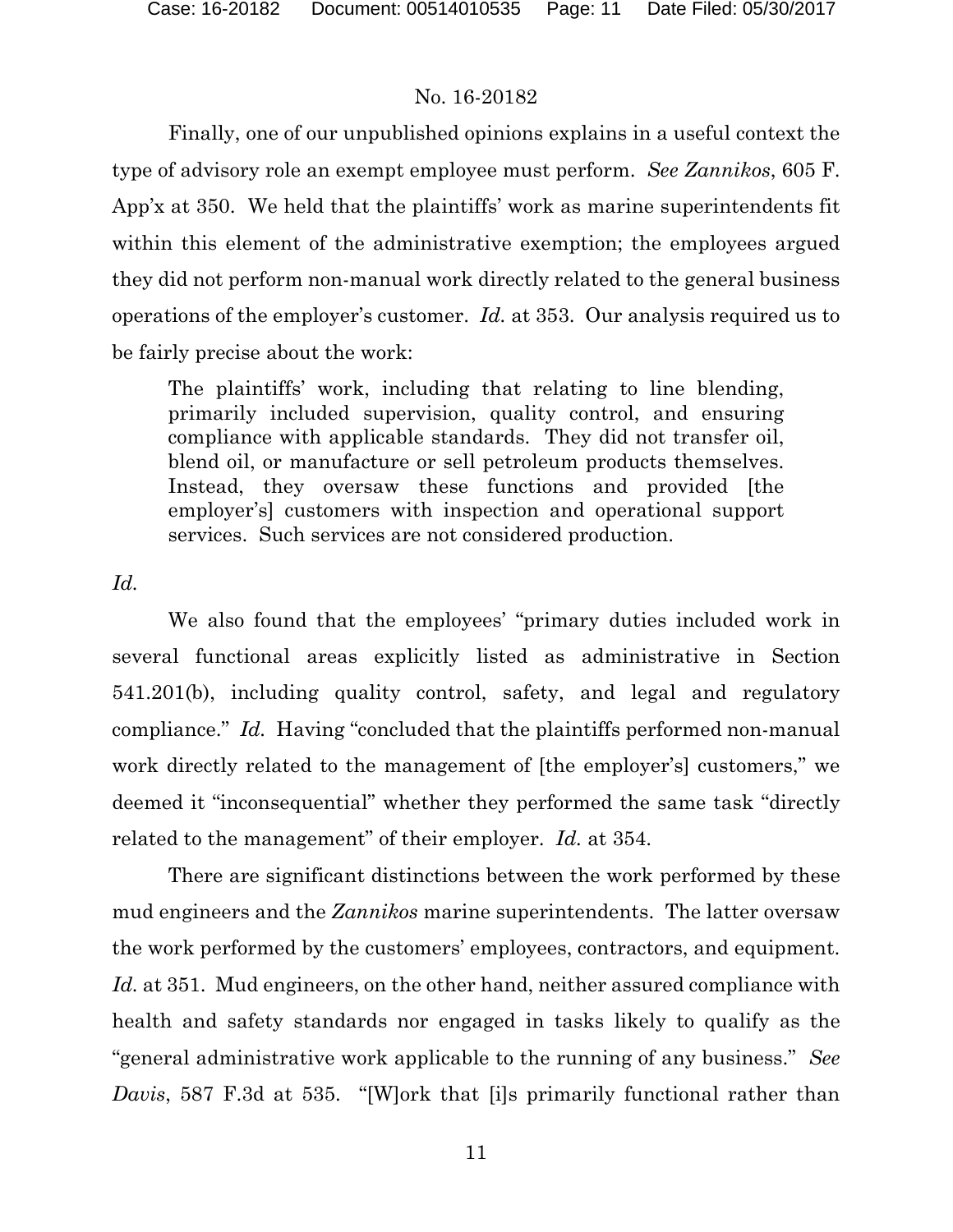conceptual" does not meet the standard. *See id.* We conclude that the district court erred in granting summary judgment on the issue of whether the plaintiffs' work could be classified as office or non-manual work directly related to the general business operations of M-I's customers.

# *II. Discretion and Independent Judgment in Matters of Significance*

The final criterion for the administrative exemption requires that an employee's primary duty "include the exercise of discretion and independent judgment with respect to matters of significance." 29 C.F.R. § 541.202(a). The phrase "matters of significance" is defined to "refer[] to the level of importance or consequence of the work performed." *Id*. Additionally, the regulations require that the "exercise of discretion and independent judgment must be more than the use of skill in applying well-established techniques, procedures or specific standards described in manuals or other sources." § 541.202(e). Notably, "employees can exercise discretion and independent judgment even if their decisions or recommendations are reviewed at a higher level." § 541.202(c).

The regulations provide a non-exclusive list of factors relevant to this criterion. Included are "whether the employee has authority to formulate, affect, interpret, or implement management policies or operating practices; . . . whether the employee has authority to waive or deviate from established policies and procedures without prior approval; [and] whether the employee has authority to negotiate and bind the company on significant matters. § 541.202(b). The employee's degree of discretion must be considered "in the light of all the facts involved in the particular employment situation in which the question arises." *Id.*

The district court concluded that the matter of significance over which the plaintiffs exercised the requisite discretion and independent judgment was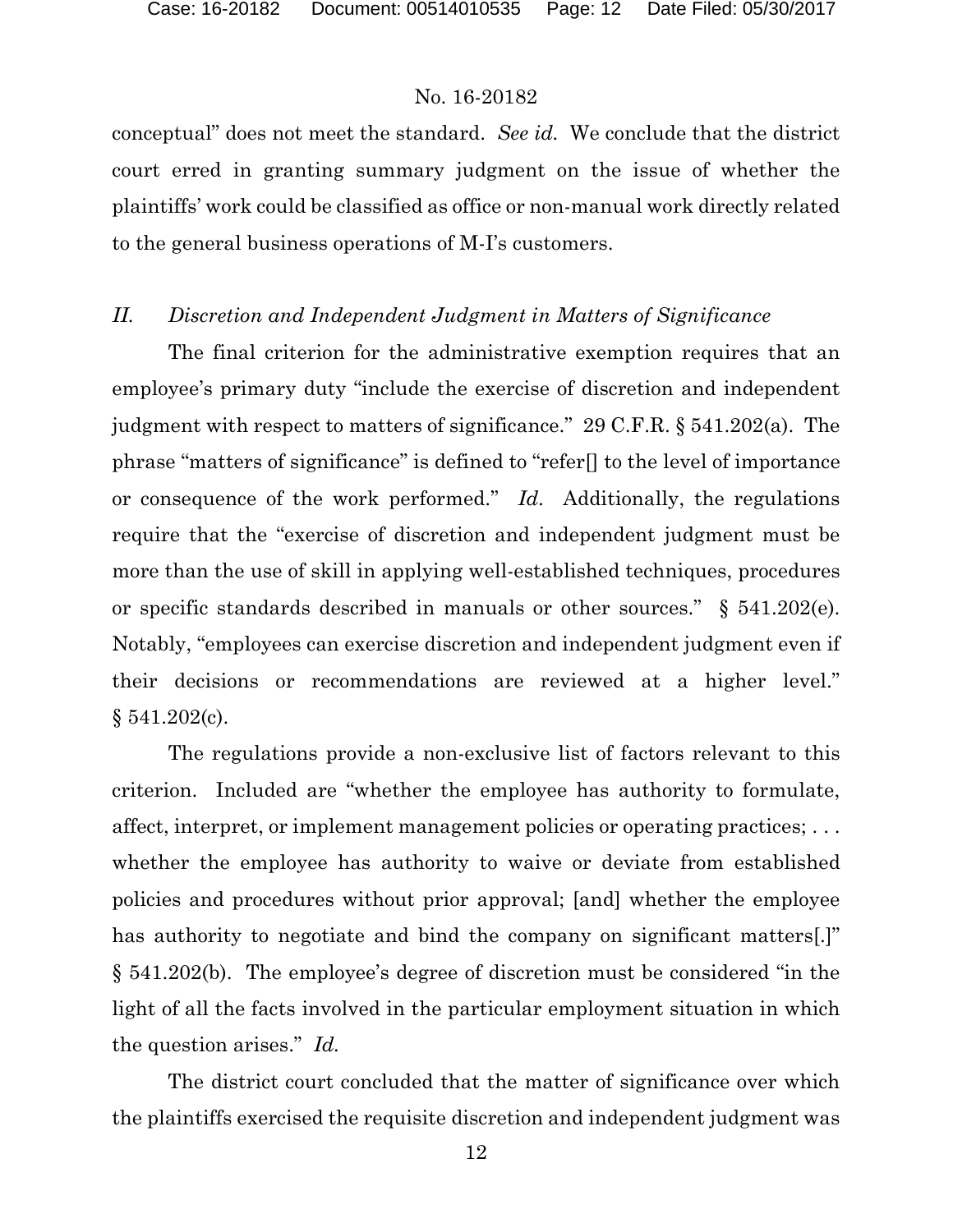the "quality control of the condition of the mud . . . ." The district court determined that Dewan and Casey's primary duty "involved first determining the condition of the mud in various locations admittedly through a variety of fairly standard tests" and then deciding "which of various additives and treatments of the mud or what tradeoffs would optimize drilling performance . . . ." In effect, the court reasoned that the engineers evaluated alternate courses of action and thereby satisfied the need for exercising "discretion and independent judgment," which the relevant regulation describes as "the comparison and the evaluation of possible courses of conduct, and acting or making a decision after the various possibilities have been considered."  $§ 541.202(a).$ 

The district court also found that the plaintiffs' work affected M-I's operating procedures, which is one of the non-exhaustive factors the regulations identify. The court based its determination on the fact that although plaintiffs "strove to stay within the parameters of the mud plans created by engineers in M-I's offices, they could deviate from or go outside of those parameters when conditions required them to" do so.

Also relevant is whether the plaintiffs had "authority to make an independent choice, free from immediate direction or supervision." § 541.202(c). The district court found that even though there were "distinctions between Dewan and Casey's experiences," both mud engineers acted with limited supervision and made independent choices. The district court considered that the regulation explicitly "does not require that the decisions made by an employee have a finality that goes with unlimited authority and a complete absence of review." Recommendations at times can suffice, and occasional review by higher-level employees does not prevent a finding that discretion and independent judgment are being exercised. *See* § 541.202(c).

The plaintiffs disagree with the defendants' argument that the plaintiffs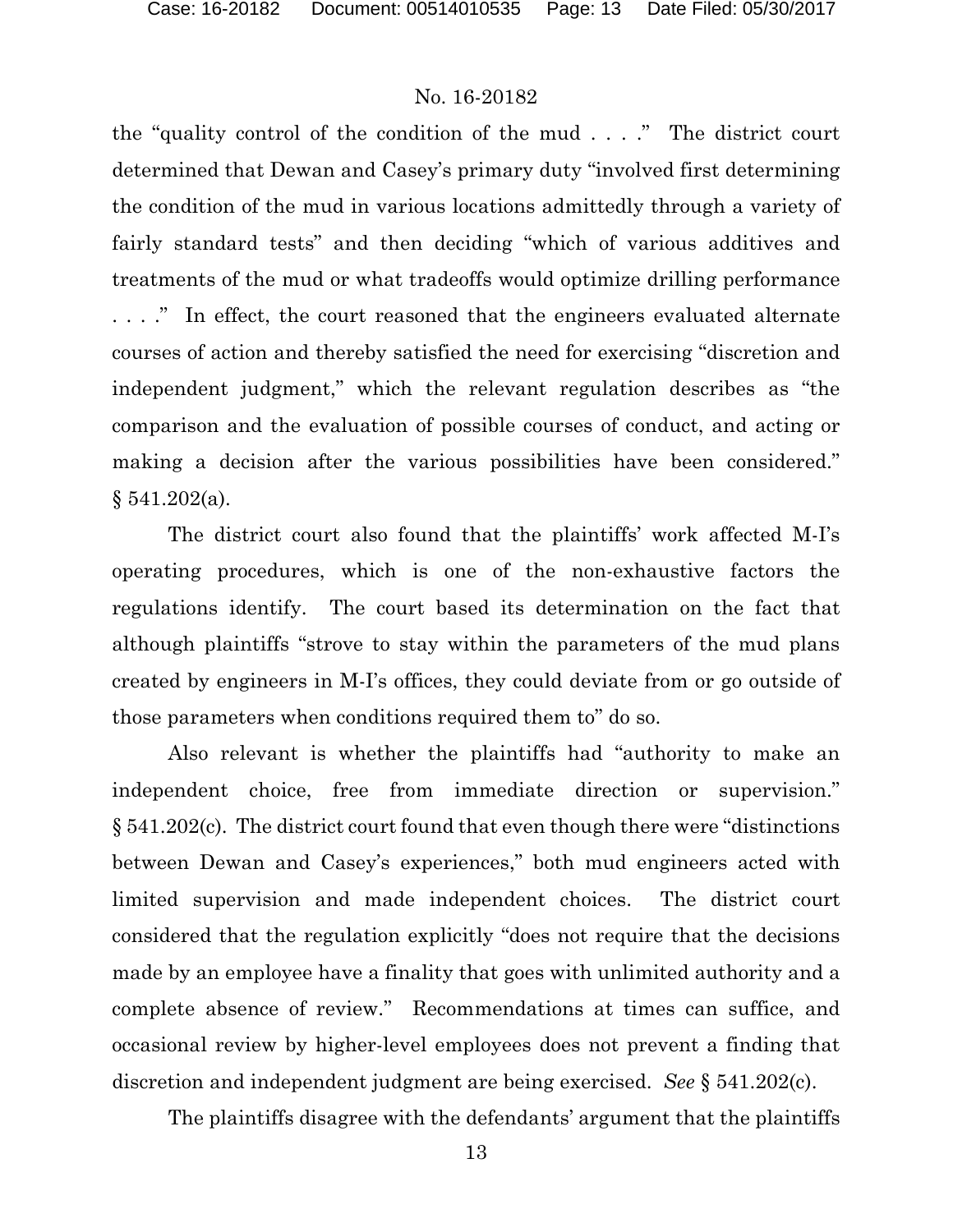"had the requisite discretion and independent judgment so long as they stayed within the parameters outlined in the mud plan." The plaintiffs rely on a nonbinding district court decision that rejected a similar argument involving the work of a manufacturing engineer. *See generally Elliott,* 2015 WL 7302764. There, the district court determined even though the employee "used his experience and knowledge," much of the manufacturing engineer's work was "routine or copy and paste." *Id.* at \*11.

There is little evidence that the plaintiffs were given "authority to formulate, affect, interpret, or implement management policies or operating practices[.]" 29 C.F.R. § 541.202(b) (factor one). Both Dewan and Casey testified that they lacked such authority. Dewan stated that he "didn't have the authority to change what was in the mud program." Instead, he could "make recommendations based on the drilling — the drilling procedures that were going on and all that, and then get approval if they wanted to change it." Casey agreed with the question that if he believed a change needed to be made in order to stay in compliance with the drilling plan, "you have to raise that to the people above you; right?"

A reasonable jury could credit this testimony and find that the plaintiffs exercised no discretion as mud engineers and merely "appl[ied] wellestablished techniques, procedures or specific standards described in manuals or other sources." *See id.* § 541.202(e). By regulation, there is no exemption if employees "simply apply well-established techniques or procedures described in manuals or other sources within closely prescribed limits . . . ." *Id.* § 541.704. Other Section 541.202(b) factors for which there was no evidence include whether the employees had the authority to commit M-I in matters that have significant financial impact, or negotiate and bind M-I on significant matters, or represent M-I in handling complaints, arbitrating disputes, or resolving grievances.

14